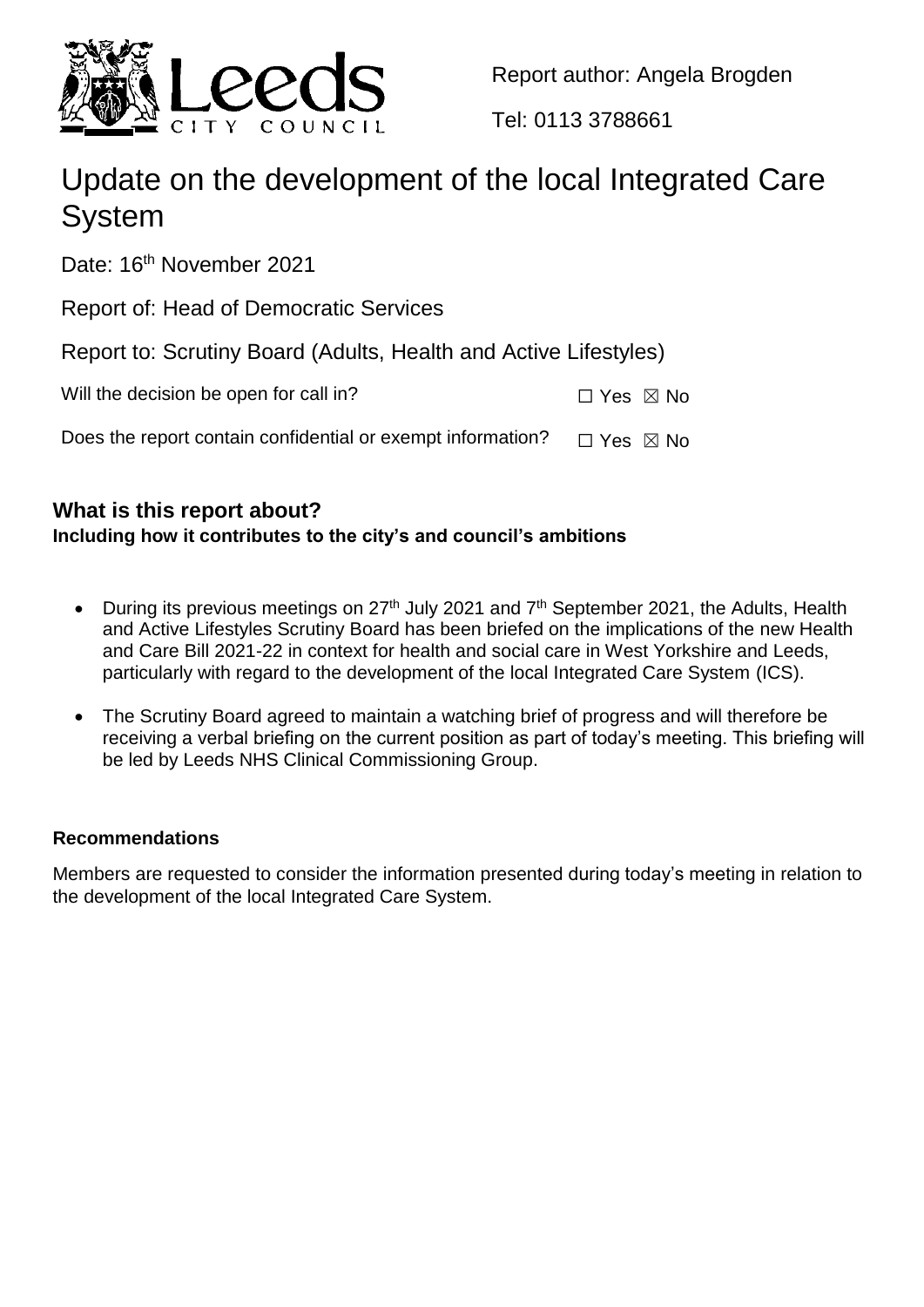### **Why is the proposal being put forward?**

- 1. Having previously discussed the implications of the new Health and Care Bill 2021-22 in context for health and social care in West Yorkshire and Leeds, the Adults, Health and Active Lifestyles Scrutiny Board agreed to maintain a watching brief regarding the development of the local Integrated Care System (ICS).
- 2. The Scrutiny Board will be receiving a verbal briefing on the current position as part of today's meeting, with the expectation of receiving a further detailed report at its next meeting in January 2022.

### **What impact will this proposal have?**

| <b>Wards affected: All</b>        |       |     |  |
|-----------------------------------|-------|-----|--|
| Have ward members been consulted? | コ Yes | ∃No |  |

- 3. The Health and Care Bill 2021-22<sup>1</sup> was published and introduced in the House of Commons on 6 July 2021.
- 4. With the publication of the Bill, the Scrutiny Board acknowledged that further guidance was still expected from the government, particularly surrounding future governance arrangements linked to the ICS. The Scrutiny Board therefore agreed to maintain a watching brief in terms of the ongoing development of the local ICS.

#### **What consultation and engagement has taken place?**

- 5. The government ran a formal consultation process on its proposals before publishing the Health and Care Bill 2021-22.
- 6. Senior representatives from across the local health and care system had contributed to the Scrutiny Board's previous meetings on 27<sup>th</sup> July 2021 and 7<sup>th</sup> September 2021.
- 7. During today's meeting, the NHS Leeds Clinical Commissioning Group will be leading on presenting the updated position on the development of the local ICS to the Scrutiny Board.

#### **What are the resource implications?**

8. Any associated resource implications will be reflected as part of the updated position being presented during today's meeting.

#### **What are the legal implications?**

 $\overline{a}$ 

9. The proposals set out in the Health and Care Bill are intended to pass into law by April 2022.

#### **What are the key risks and how are they being managed?**

10.Any associated risk management implications will be reflected as part of the updated position being presented during today's meeting.

<sup>1</sup> The complete Bill can be accessed via this link<https://publications.parliament.uk/pa/bills/cbill/58-02/0140/210140.pdf>